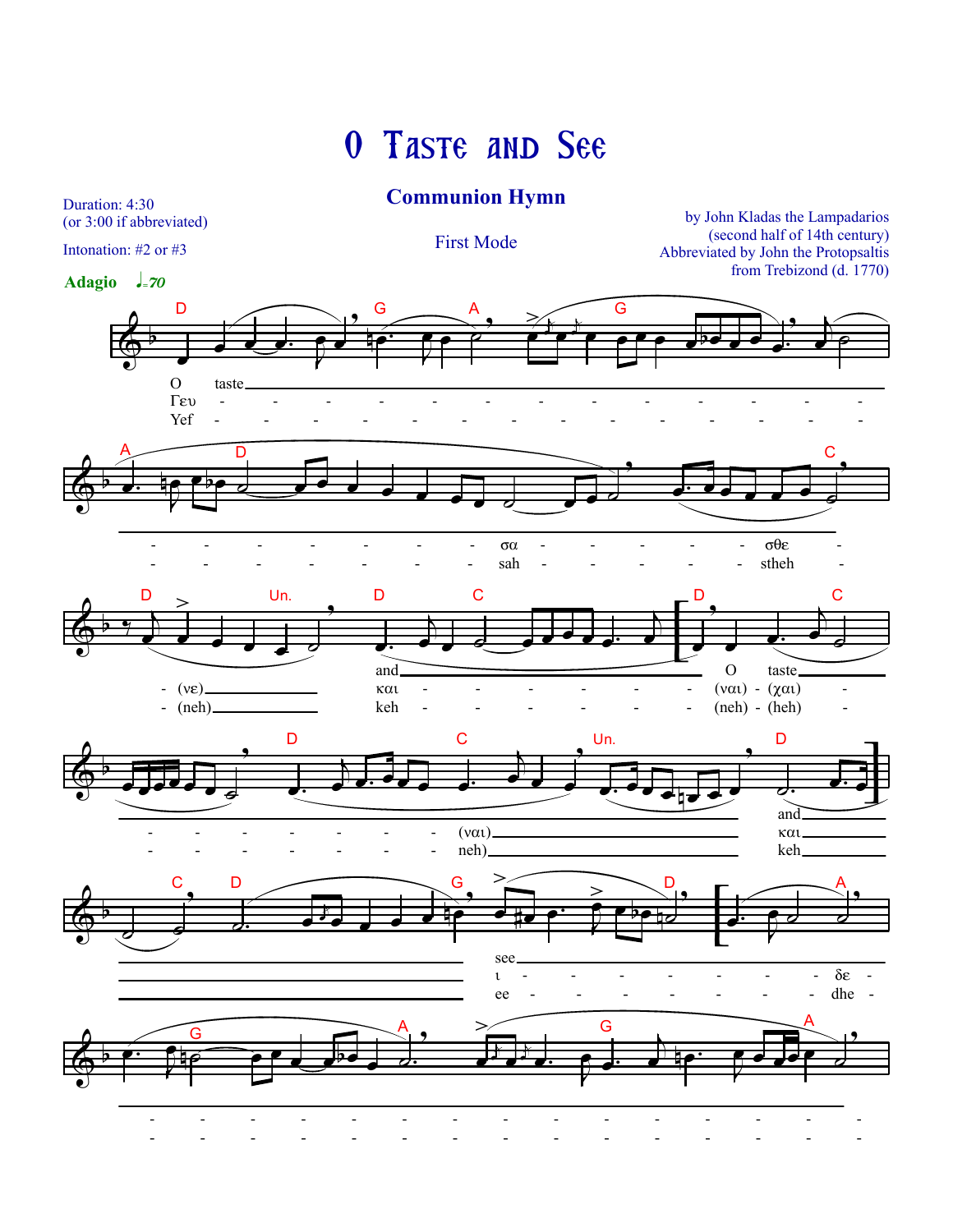O Taste and See - First Mode